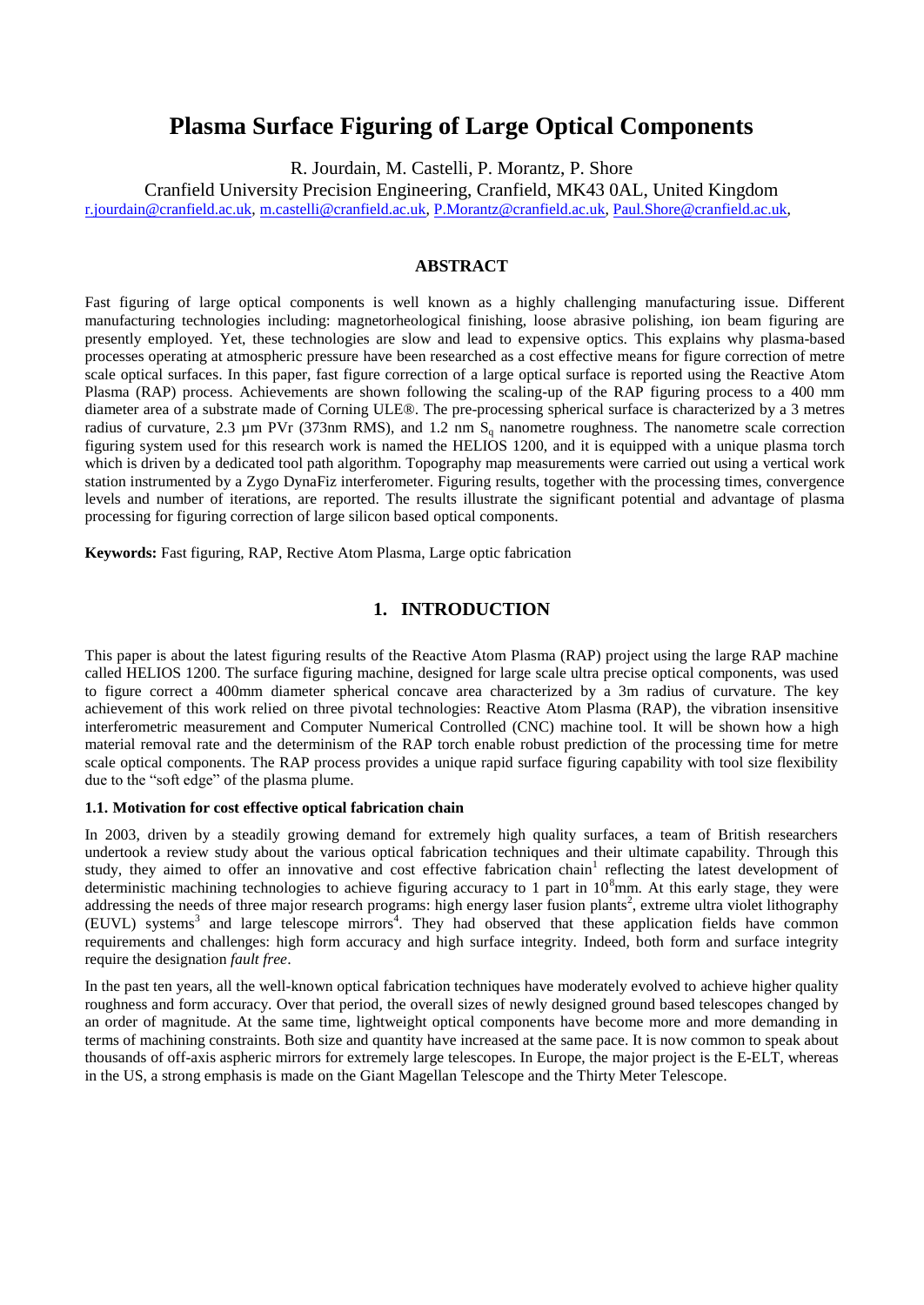To meet the current technical demand in terms of processing speed, surface integrity, and level of form accuracy, the surface figuring is facing significant challenges. For the purpose of this article, the fabrication chain of optical components (primary mirror or lenses) will be presented through three straightforward fabrication steps: grinding, polishing, and figuring.

This article is about the performance of the RAP figuring process, however it is important to present the competitive techniques. Across the optical fabrication field, there are numerous competing figuring techniques such as: polishing, Ion Beam Figuring (IBF), and Magnetorheological Finishing (MRF; RAP should be considered in the context of their performance.

Polishing<sup>5</sup> is well established but has moderate capability to figure correct large optical components and does not enable the required throughput. The main disadvantages are: poor determinism of the tool removal function, lack of control at the edge of the workpiece, and a demanding need for slurry management.

 $IBF<sup>6</sup>$  is known to suffer from a low material removal rate and is expensive to run and maintain due to the use of high cost components: molecular turbo-pump (required to vacuum the processing chamber), ion gun and electron beam neutralizer. From a processing viewpoint, IBF is time consuming as the pressure in the chamber must be below 1.0x10<sup>-</sup> <sup>4</sup>Pa. Typically, the pump down takes approximately 5 hours for a 10 m<sup>3</sup> chamber.

 $MRF<sup>7</sup>$  is time consuming and the cost of the solution is significant for industrial scale processing.

### **1.2. Reactive Atom Plasma (RAP) technology**

RAP is an emergent technology for figuring optical surfaces made of silicon based materials such as ULE®<sup>8</sup>, fused silica<sup>9</sup>, silicon<sup>10</sup>, silicon carbide<sup>11</sup> and borosilicate. The RAP figuring process benefits from high material removal rate (1-10mm<sup>3</sup>.min<sup>-1</sup>) using a non-contact plasma tool which operates at atmospheric pressure. Its unique energy beam enables many possible configurations to manufacture large and precision optics. Consequently, the mechanical constraints on the workpiece are minimised. The clamping mechanism is made very simple and post machining distortion is rendered unimportant due to the negligible mechanical stress imposed by the process. Helios 1200 (Fig. 1) is designed so that the substrate is held face down, which reduces potential surface contamination. Loading and un-loading can be carried out manually via a dedicated drawer, or using a crane which lifts the main frame of the sample holder and brings the carrier unit to an external location more easily to accommodate the handling of metre-scale optics.

To ensure production capability, the RAP 1200 figuring machine is fitted with a FANUC CNC system (30*i* series) that controls two rotary and one linear motors. The axis used to support the sample carrier can bear a 500Kg moving mass with a nominal acceleration of 0.01g. The axis used to move the plasma torch unit across the substrate surface is designed to have a better dynamic capability and has been satisfactorily tested to comply with the most demanding travelling velocity map issued from the deconvolution algorithm.



Figure 1. RAP machine at Cranfield University Precision Engineering (left), Sample holder (right)

The RAP 1200 machine is CE marked and conforms to European electromagnetism and machinery directives. The dedicated human machine interface controls and monitors the mass flow gas controller, motion system, fluoride detection sensors, chamber environment condition and the radio frequency (RF) generator. Different types of fluoride gases such as  $CF_4$ ,  $SF_6$  and  $NF_3$  have been successfully tested using a standard gas extraction unit. Currently, the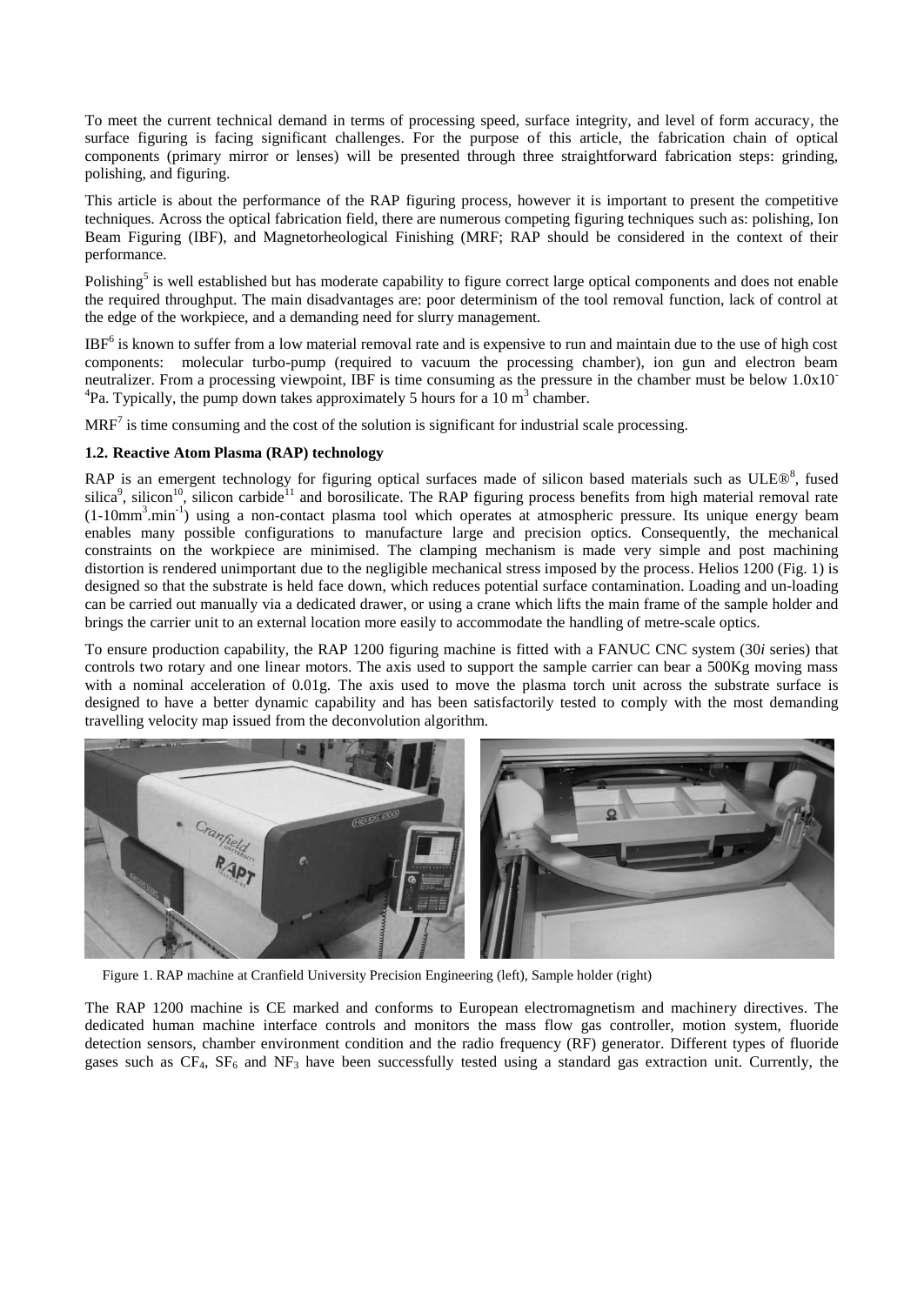neutralisation of reactive species is carried out by a conventional caustic wet scrubber. It is also designed to maintain a constant air flow in the machine processing chamber and extract  $SiF<sub>4</sub>$  and other by-product gases.

# **2. EXPERIMENTAL WORK**

#### **1.1. Grinding**

A 420x420x40 mm ULE workpiece was ground<sup>12</sup> from a flat surface using the Cranfield Box machine (Fig. 2). The surface was formed by consecutive 100µm deep cuts. After grinding, the substrate was measured using a Leitz PMMF coordinate measurement machine. The acquired data set was interpolated through an in-house developed method which compensates for probe radius, thermal drift and measurement noise. The results (Fig. 2) showed a 400nm RMS, 2.2 microns PV surface form error whilst the substrate was bonded to the grinding fixture and resting on three point supports. Detailed measurements highlight fine features on the surface such as cusps which were 200 nm high and 100 µm wide, as a consequence of the grinding tool path. Such a surface was suitable for inexpensive simple polishing in order to obtain a specular reflection for interferometric measurement proposes.



Figure 2.Box machine used for grinding process (left), Surface topography map after grinding (right)

#### **1.2. Polishing**

After grinding, the 420 mm ULE workpiece was hand polished using a 4µm grit size cerium oxide solution. For this task, a conformal sub-aperture tool was fabricated and used on the surface still mounted on the grinding fixture. The polishing duration was reduced to the minimum necessary to obtain an interferometric measurement. The surface form was measured using a 4D Phasecam 4000 interferometer with f/6 diverger lens. Results were de-rotated and averaged over the full aperture to null major asymmetric aberrations from the test system. The form result shows a 335 nm RMS and 1.69 µm PV<sub>99%</sub> values. The radius of curvature was measured using a Taylor Hobson Form Talysurf over a central 314.9 mm aperture. The ROC result is 3.003 m. Finally, the surface roughness was measured using a 4D W/L interferometer and the result shows 1.22 nm  $S_q$ .

#### **1.3. Interferometric measurement**

After polishing, the workpiece was released from the grinding fixture and the surface form error was measured using a dedicated optical test tower recently installed at Cranfield University Precision Engineering (CUPE) (fig. 3). The design and fabrication was undertaken after reviewing the different possible field of view axis and direction configurations such as horizontal, vertical facing downwards, vertical facing upwards, and the use of a fold mirror. The main focus was to ensure a repeatable measurement, easy adjustment, and a minimum surface aberration due to the sample holder. After these overall considerations, the measurement work station has a vertical configuration where the normal to the surface is pointing upwards. The substrate is positioned onto the lower platen which enables fine and precise (tip/tilt/power) adjustment necessary for the 4 steps measurement procedure specific to the vibration insensitive interferometer whose uses a spatial carrier (Zygo DynaFiz). This was equipped with a 4'' transmission sphere f/3.3 assessed for form accuracy better than  $\lambda$ /50 PVr<sup>13</sup>. The optical test tower was used systematically for all RAP figuring work presented in the following section.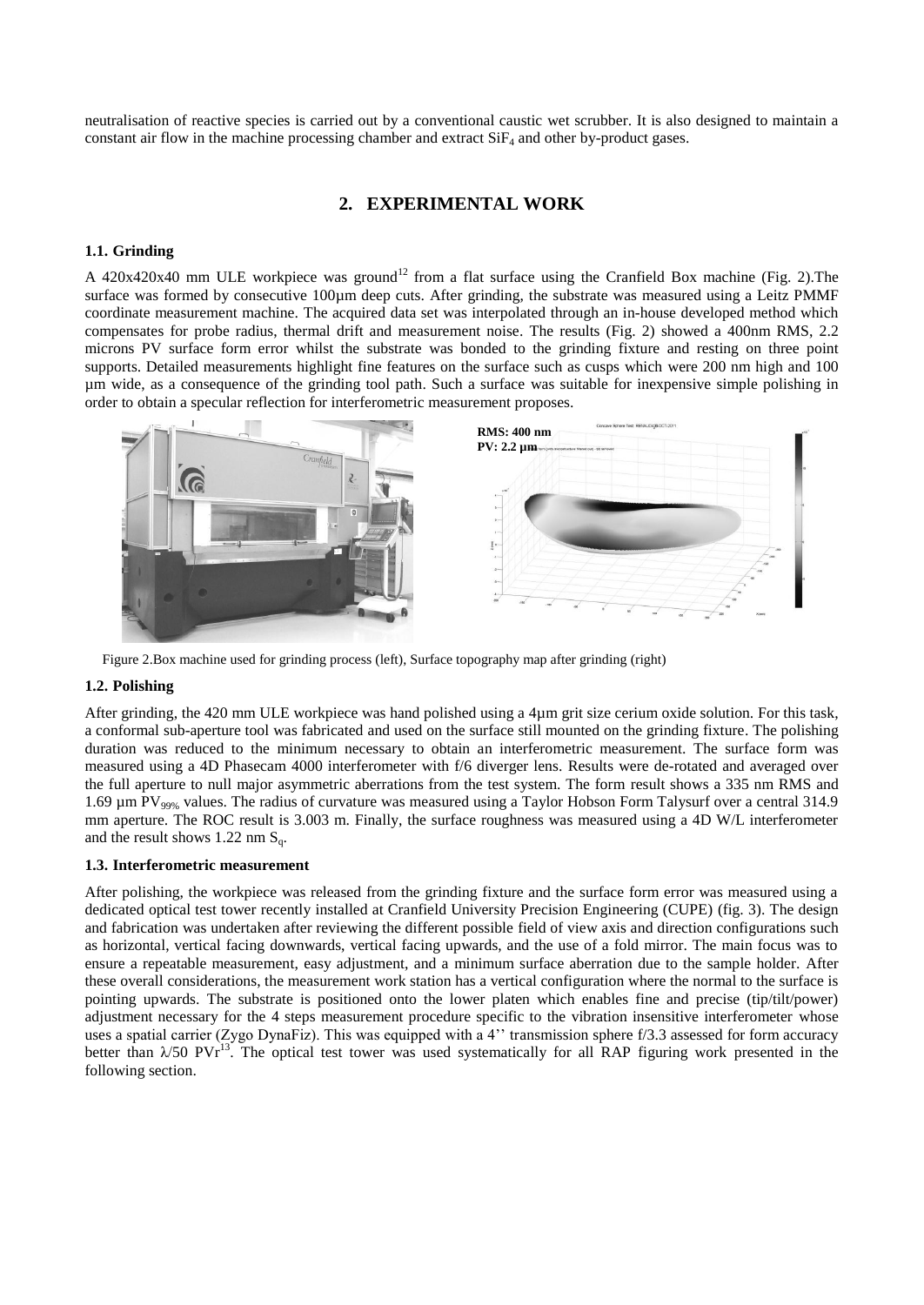

Figure 3. Optical test tower overview (left), Optical test tower lower platen (tip/tilt/power correction) (right)

### **1.4. RAP processing**

The substrate was loaded face-down (fig. 4) and raster scanned by the plasma torch using a self-derived toolpath routine. Unlike in a previous published work<sup>9</sup>, the plasma torch was constantly controlled in the 3 spatial dimensions. This is required by the spherical shape of the surface which has a maximum sag of 6.7 mm. This strategy enables to maintain a constant standoff distance while following the part geometry. Thus the nominal tangential speeds defined by the velocity map were applied. Whatever the sag and the slope of this free form surface, this work showed it is possible to apply the in-house developed staggered meander-type raster scanning which has the specificity to reduce temperature changes.



Figure 4. Sample holder for large optical components (left), 420x420mm ULE substrate after RAP processing (right)

# **3. RESULTS AND DISCUSSION**

The initial figure error (Fig. 5), after power correction, shows third-order spherical aberration, the surface figure error is  $\sim$ 2.3 µm PVr, and 373 nm RMS. This error map is utilised for the computation of the torch travel speed map for the first iteration tool-path algorithm. The process was repeated for further iterations. Each iterative step used the dwell-time computational method which uniquely accounts for the non-linear nature of the removal rates.

The achieved final figure error was obtained after three iterations. Figure 5 (right) shows a two dimensional plot of the final surface. A residual figure error of 43 nm  $(\gg\chi/15)$  RMS, and 280 nm PVr, is obtained with a total processing time of 2.5 hours. More details about the procedure steps are given in Table 1. The overall convergence is 89%. The residual error topography is characterised by a moderate waviness  $(\sim 100 \text{ nm PV})$  due to the RAP plume footprint, as well as by higher spatial frequency patterns. These are attributed to a roughness increase and sub-surface damage caused by previous contact machining. Such features are considered to have a relevant effect on the residual error parameters, but could be significantly improved by an inexpensive "flash" hand polishing.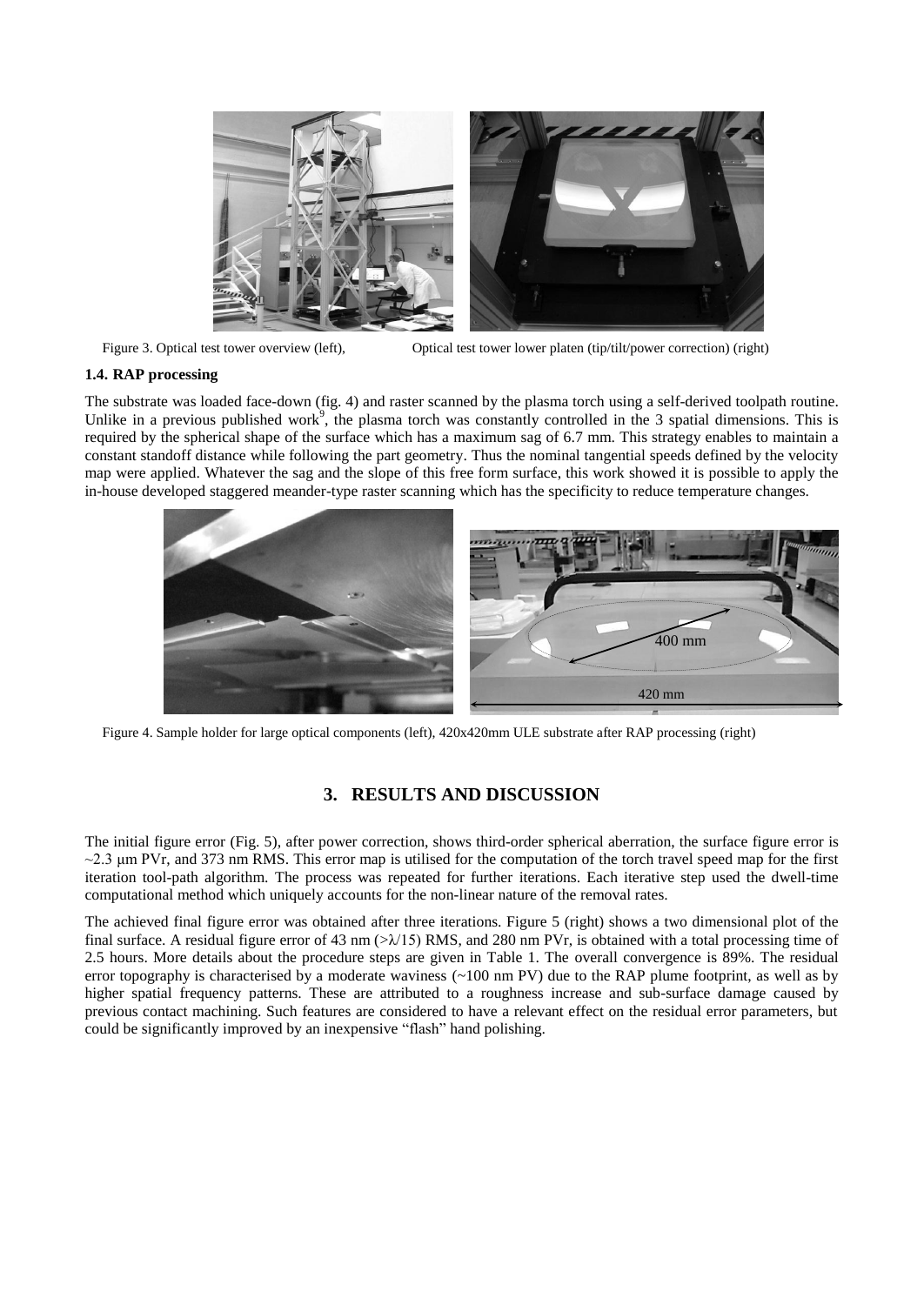

Figure 5. Initial figure error map (left); residual figure error after third iteration (right)

Table1: Figuring process summary

| Total figuring time                      |         | 2 h 32 min. (total duration for the three iterations) |
|------------------------------------------|---------|-------------------------------------------------------|
| Convergence $\lceil \% \rceil$           |         | 89                                                    |
| Figure error in rms $\lceil$ nm $\rceil$ | Initial | 373                                                   |
|                                          | Final   | $43 \sim \lambda/15$ ( $\lambda = 633$ nm)            |
| Figure error in $Pvr \mid nm \mid$       | Initial | 2260                                                  |
|                                          | Final   | 280                                                   |

The spatial frequencies are scrutinised to analyse the residual footprint of the RAP plume and further improve the overall figuring technique performance. To do so, the topography map of the third iteration is displayed. Horizontal and vertical directions are chosen, profile cross sections are plotted, and power spectral density computation is carried out (Fig. 6). A 'swirly' pattern can be seen but it is believed to be due to birefringence due to the quality of the workpiece. The analysis focuses on the residual waviness due to the tool footprint pattern. As expected, it matches the main raster scanning pitch length. Its amplitude is 100 nm PV which is much reduced compared with the previous iteration. This confirms the benefit of introducing a controlled and alternated main and secondary pitch parameter from one iteration to the next. It reduces the presence of undesirable mid-spatial frequencies and the number of iterations.



Figure 6. Power spectral density line graph for a direction perpendicular to scanning pattern (left), along to the scanning pattern (right).